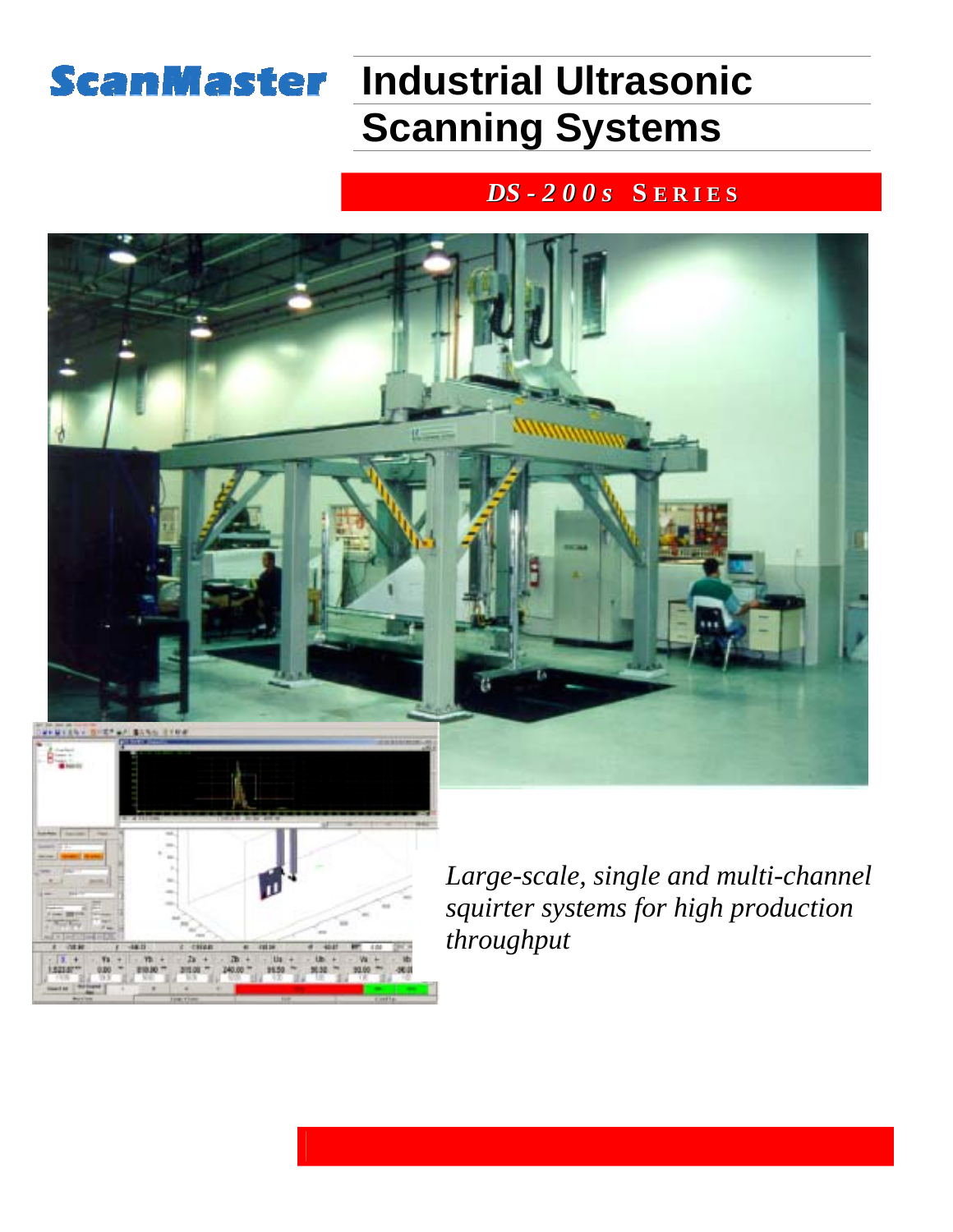### *DS - 2 0 0 s* **S E R I E S**

## **PRODUCT DESCRIPTION**

| <b>Introducing the DS-200s Series</b> | The DS-200s Series of multi-axis ultrasonic squirter systems were developed and designed<br>for reliable and efficient inspection of parts with complex geometry.                                                                                                         |  |  |  |  |
|---------------------------------------|---------------------------------------------------------------------------------------------------------------------------------------------------------------------------------------------------------------------------------------------------------------------------|--|--|--|--|
| <b>Scanning robot</b>                 | Rugged gantry-mounted bridge with dual search tubes provide high-speed inspection within<br>tight tolerance limits for accuracy, repeatability and resolution.                                                                                                            |  |  |  |  |
| <b>Inspection technique</b>           | Water squirter inspection in operator-selected pulse-echo (P-E) or thru-transmission (T-T)<br>modes. Optional simultaneous P-E and T-T scanning.                                                                                                                          |  |  |  |  |
| <b>Manipulators</b>                   | RESOLVE Series high-resolution gimbal-swivel (U,V-axis) manipulator for water squirters,<br>including sealed, direct-drive DC servo motors with low-backlash drive train.                                                                                                 |  |  |  |  |
| <b>Squirters</b>                      | Selection of water squirters with wide range of nozzle diameters and water paths.                                                                                                                                                                                         |  |  |  |  |
| <b>Multi-channel inspection</b>       | Two to four squirters for composite C-scanning of panels held vertically, considerably<br>increases the inspection production rate.                                                                                                                                       |  |  |  |  |
| <b>Transducers</b>                    | 0.5-25MHz immersion-type transducers with standard UHF connector.                                                                                                                                                                                                         |  |  |  |  |
| <b>Ultrasonic hardware</b>            | One to eight-channel usc-100 rack-mount ultrasonic instrument with RPP3 square wave<br>pulser preamplifiers. Optional LAM4 logarithmic amplifiers with 75dB of usable dynamic<br>range.                                                                                   |  |  |  |  |
| Main operator control console         | Desktop mounted 19" TFT monitor, keyboard and mouse pointing device.                                                                                                                                                                                                      |  |  |  |  |
| <b>Motion control</b>                 | Servo motion control for all axes, with encoder feedback, RF noise suppression circuitry and<br>ScanMaster motion control software. Hardware housed in environment-protected cabinet.                                                                                     |  |  |  |  |
| <b>ScanMaster control panel</b>       | Complete system control from the ScanMaster screen-based 'virtual' control panel.                                                                                                                                                                                         |  |  |  |  |
| <b>Part programming</b>               | ScanMaster Teach-in Programmer for set-up and execution of multi-segment scans. All<br>ultrasonic and scan parameters can be individually set for each scan segment. Geometry can<br>be imported from CAD such as CATIA.                                                  |  |  |  |  |
| Imaging software                      | ScanMaster B and C-scan Imaging Software, with up to 132K peak amplitude and TOF<br>measurements/sec and 'SMART' threshold-based A-scan signal capture to 80Mbytes/sec.                                                                                                   |  |  |  |  |
| Data analysis and processing          | ScanMaster C-scan Data Processing and Analysis Tool Kit. Includes a library of tools for<br>image processing, image projection and measurement of flaw size, depth and signal<br>strength. Automatic advanced flaw evaluation including Search & Identify and Statistics. |  |  |  |  |
| <b>Inspection documentation</b>       | Standard documentation tools include: Inspection report; operator annotations; storage and<br>screen dump of any A-scan display; image capture and storage.                                                                                                               |  |  |  |  |
| <b>Mobile operator station</b>        | Optional mobile station including large TFT display and mouse. Optional remote pendant for<br>independent control of system motion axes.                                                                                                                                  |  |  |  |  |
| <b>System access control</b>          | Five levels of programmable authorized access.                                                                                                                                                                                                                            |  |  |  |  |
| <b>Scanning accessories</b>           | Optional Head-and-tail stock for inspection of thin-walled metallic and composite tubes,<br>turntable for inspection of axis symmetrical rotational parts, fixtures for part mounting.                                                                                    |  |  |  |  |
| <b>Remote data processing</b>         | Optional remote data processing and analysis station connected by LAN to the control<br>console. Network link to a factory host for data processing and archiving.                                                                                                        |  |  |  |  |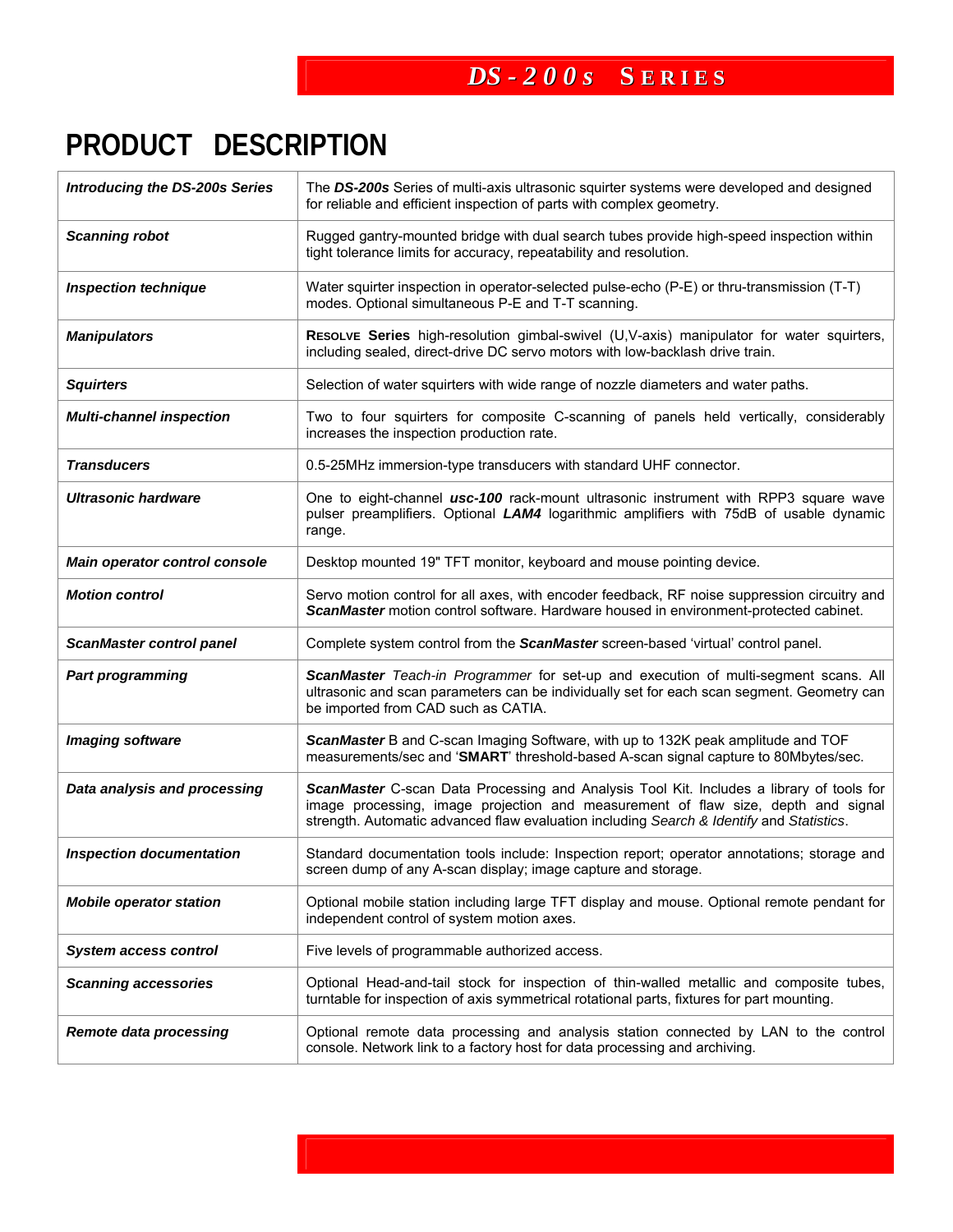#### *DS - 2 0 0 s* **S E R I E S**

# **STANDARD PERFORMANCE**

| Axis | <b>Motion Envelope</b> | Speed Range               | <b>Resolution</b> | <b>Repeatability</b> | Accuracy                  | <b>Backlash</b> | <b>Min. Motion</b> |
|------|------------------------|---------------------------|-------------------|----------------------|---------------------------|-----------------|--------------------|
|      | $±$ deg                | deg/sec                   | deg               | $±$ deg              | $±$ deg/45deg             | $±$ deg         | deg                |
| Ua   | 190                    | $0.1 - 20$                | 0.01              | $≤0.02$              | 0.03                      | $≤0.02$         | 0.02               |
| Ub   | 190                    | $0.1 - 20$                | 0.01              | $≤0.02$              | 0.03                      | ≤ $0.02$        | 0.02               |
| Va   | 120                    | $0.1 - 20$                | 0.01              | ≤ $0.02$             | 0.03                      | $≤0.02$         | 0.02               |
| Vb   | 120                    | $0.1 - 20$                | 0.01              | ≤0.02                | 0.03                      | ≤ $0.02$        | 0.02               |
|      | $mm$ (in)              | mm/sec (in/sec)           | $mm$ (in)         | $\pm$ mm (in)        | $\pm$ mm/2000mm (in/80in) | $\pm$ mm (in)   | $mm$ (in)          |
| X    | From 2500 (100)        | $0.1 - 500 (0.04 - 20)^T$ | 0.025(0.001)      | ≤0.05 (0.002)        | 0.15(0.006)               | ≤0.05 $(0.002)$ | 0.05(0.002)        |
| Ya   | $1500 - 5000(60-200)$  | $0.1 - 500(0.04 - 20)$    | 0.025(0.001)      | ≤0.05 $(0.002)$      | 0.15(0.006)               | ≤0.05 (0.002)   | 0.05(0.002)        |
| Yb   | 1500 - 5000 (60-200)   | $0.1 - 500(0.04 - 20)$    | 0.025(0.001)      | ≤0.05 (0.002)        | 0.15(0.006)               | ≤0.05 (0.002)   | 0.05(0.002)        |
| Za   | 1000 - 2800 (40-110)   | $0.1 - 150(0.04 - 6)$     | 0.025(0.001)      | ≤0.05 $(0.002)$      | 0.15(0.006)               | ≤0.05 (0.002)   | 0.05(0.002)        |
| Zb   | 1000 - 2800 (40-110)   | $0.1 - 150(0.04 - 6)$     | 0.025(0.001)      | ≤0.05 $(0.002)$      | 0.15(0.006)               | ≤0.05 $(0.002)$ | 0.05(0.002)        |

<sup>1</sup>Optional 750 mm/sec (30 in/sec)